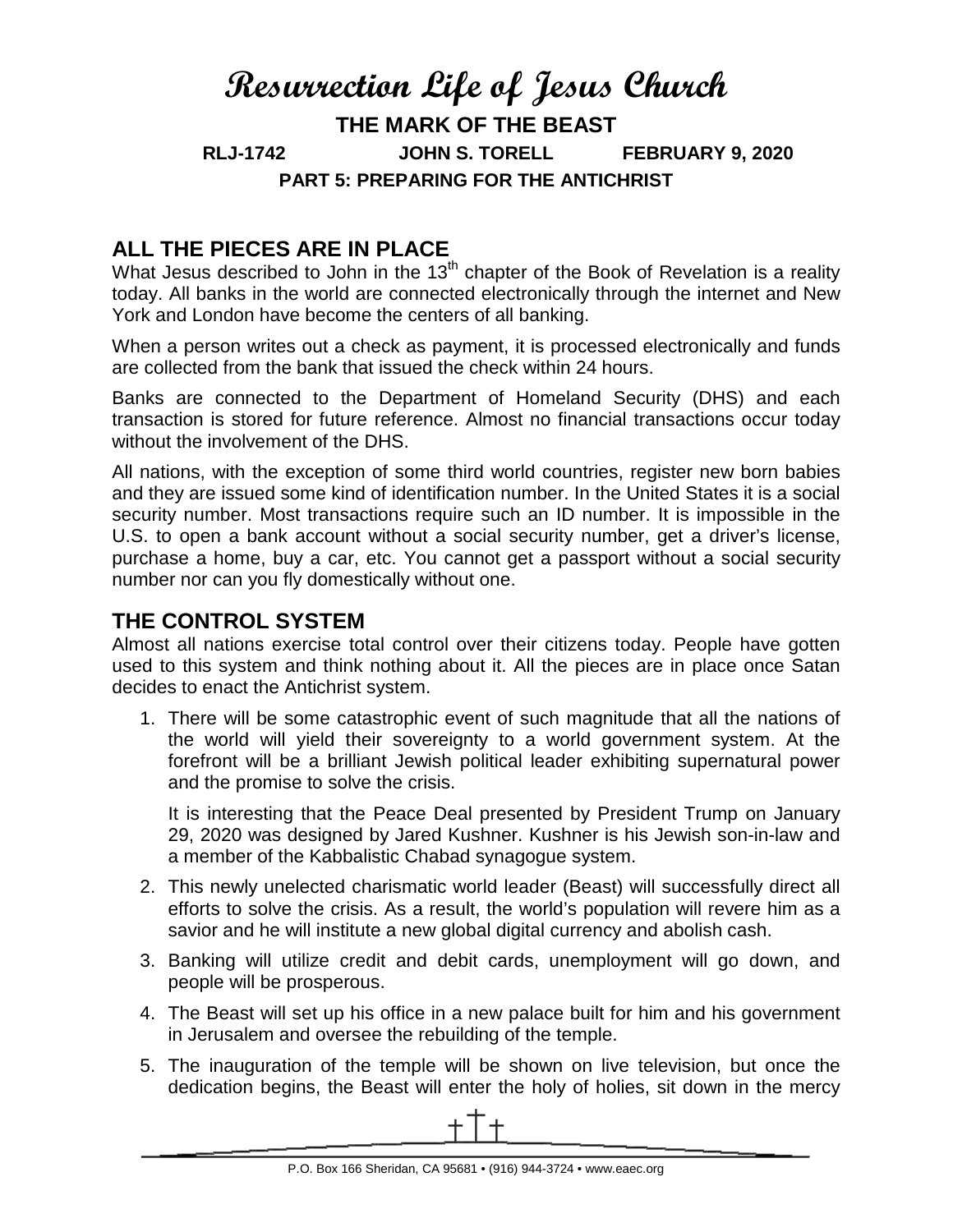seat, and declare he is god. The shock of this announcement will reverberate throughout the world.

- 6. A devout Jew will assassinate the Beast for his blasphemy but he will be miraculously resurrected three days later by the power of Satan and this is when he will demand worship from the earth's population.
- 7. At this time, two prophets will show up outside the palace of the Beast and torment him for 3.5 years. These two men will be fearless and invincible for 1,260 days. This is going to greatly anger Satan and the Beast, but they will be powerless as God openly mocks the Antichrist system and hurts their credibility. These two witnesses will be killed by the Beast when God removes their protection but they will be resurrected 3.5 days later and taken to heaven.
- 8. The credibility of the Beast is tarnished since he was unable to kill the two prophets during the previous 1,260 days. Satan will introduce another beast called the False Prophet who will take over the governing of the earth. This second beast will institute the infamous Mark of the Beast.

Any person who wishes to receive this microchip must take an oath of loyalty to the Beast and the Devil. No man will be able to buy or sell unless they are part of this microchip-based financial system and the naysayers will forced out of society. The majority of the world's population will take the Mark of the Beast.

Jesus said that any person – Christian or not – who takes the Mark of the Beast is condemned to the Lake of Fire. **Revelation 14:9-13**

As a Christian, you will forfeit your salvation if you take the Mark in an effort to seek a reprieve from the oppressive Beast system.

#### **PREPARING FOR THE ANTICHRIST**

There is no rapture before the reign of the Antichrist and this will be a shock for most Christians. The time of the Antichrist will certainly be a difficult time for humanity, especially for those who refuse to take the Mark. It is nearly impossible to live apart from the financial and surveillance grid today, so how are Christians supposed to carry on under the Beast system?

This week I was awakened by the Holy Spirit and given a vision of how to thrive during the Mark of the Beast. All your fleshly contingency plans will fail; it will have to be in the supernatural. If your denomination has neutered sections of the Bible and you don't believe that the Book of Acts, Holy Spirit, and the gift of the Holy Spirit are relevant anymore, then you will be killed just like the Israelites of old. **Hebrews 3:7-19**

There will be large numbers of Christians living somewhat comfortably on the earth 3.5 years into the reign of the Antichrist. Persecution has been limited and there is no Mark of the Beast as of yet. Pastors had told their flocks that the Book of Revelation is simply an allegory and not to be taken literally.

The False Prophet will create a global digital currency that will replace the national currencies, accessed through a microchip implanted in the right hand or forehead. It won't be advertised as the Mark of the Beast, but presented as a completely secure financial system. This identification system will be mandatory but it won't be forced upon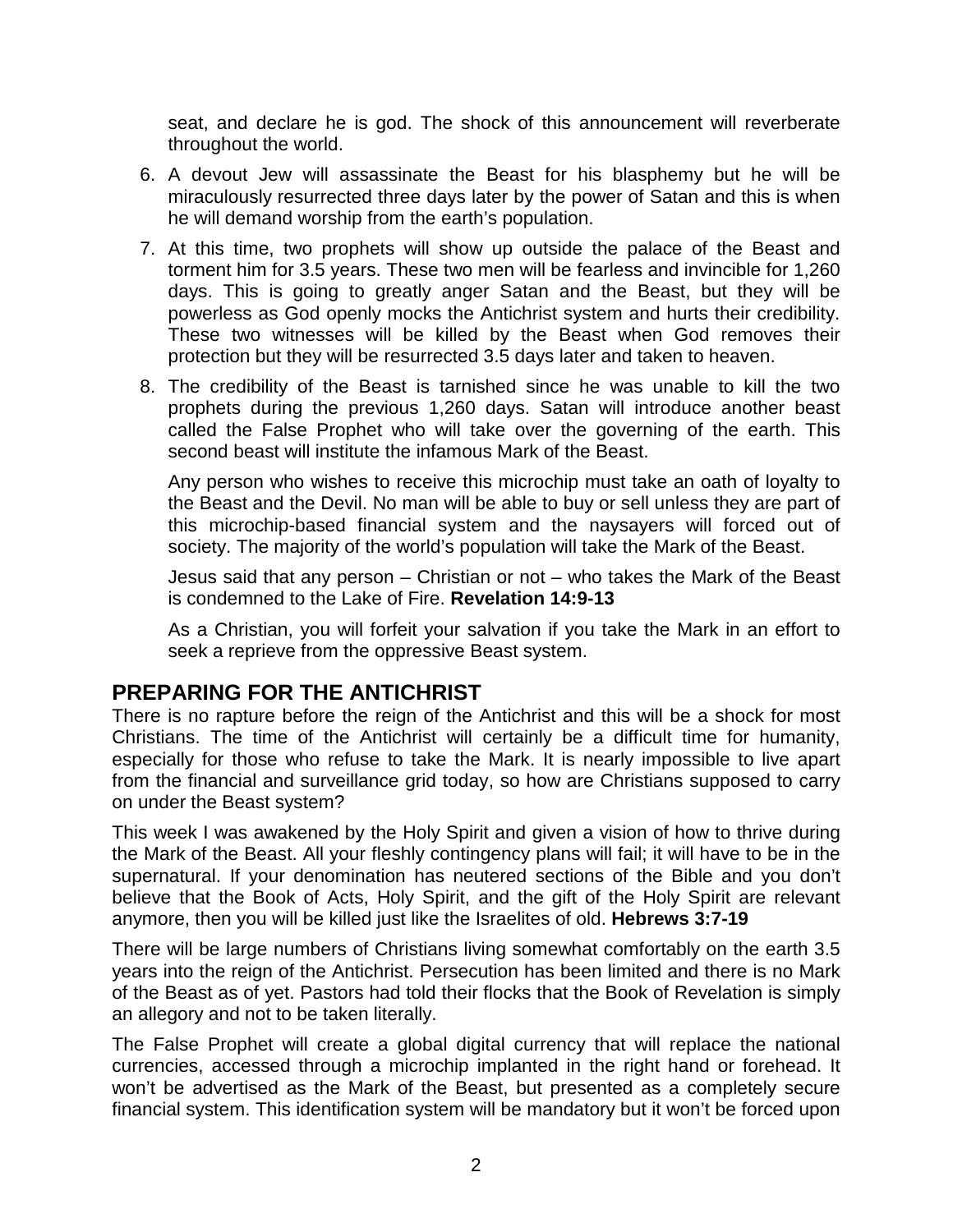anyone. It will be completely voluntary. That might seem contrary, given that you won't be able to buy or sell without it, but that's the way it will be. Worship can never be taken, it must be given voluntarily. Most of the world's population will go along with this program. I predict that many pastors will open their churches to make it more convenient for church members to receive this Mark of loyalty.

## **THIS IS NOT Y2K**

I was told by a church member early in 1999 that the electrical grid would crash at midnight on December 31<sup>st</sup>. It was therefore necessary to prepare for riots, food shortages and possible martial law. This member worked for a tech company that installed and maintained computer programs for hundreds of municipalities across the United States. What we did not know was that this company was using the threat of a catastrophic event to enlarge its business and revamp systems that did not need to be overhauled.

The threat seemed credible and so we decided to take it seriously. Church members purchased survival kits of food, water, guns and ammunition, and we gathered together on New Year's Eve for a catastrophic event which never arrived. We had prepared in the flesh and it cost us a lot of money and created disillusion among the members of the church. One nagging question kept popping up: *Why had we not heard from the Holy Spirit?* 

Purchasing property in remote areas, building bunkers, and stockpiling food and weapons is not going to help during the reign of the Antichrist. Satellites regularly sweep the earth and cities and roads bristle with surveillance cameras. The surveillance system is only going to grow larger. Add in a new digital currency, and no one will be able to buy any commodity unless they have the Mark of the Beast.

Cash will become useless and those who refuse the Mark will have to barter with gold, silver, or services for the goods they need. The Beast system will be like a python snake that grabs its prey and slowly constricts until it suffocates.

You may have a house, but you won't be able to pay the yearly taxes on it and you also won't have access to natural gas, water or electricity either. The same holds true for your vehicle. You won't be able to pay the yearly registration, nor will you be able to fill it with fuel. It is illegal to travel on roads today without a license plate and the same will hold true during this time. Cameras will record your movement, noting the make and model, but also the license plate.

Christians who have not taken the Mark of the Beast eventually won't have any vehicles. Even if you live in the wilderness, your vehicle will eventually run out of fuel and there is no way you can travel on public roads without running afoul of the Beast system. There will simply be no place to go without the Mark of the Beast!

#### **GOD'S PLANS**

I have painted a grim picture of the end times. What hope is there for Christians? Where can we go and how will we survive? The situation I've described is a new take on what has happened in the past. God's people have been in tight circumstances before and they survived supernaturally.